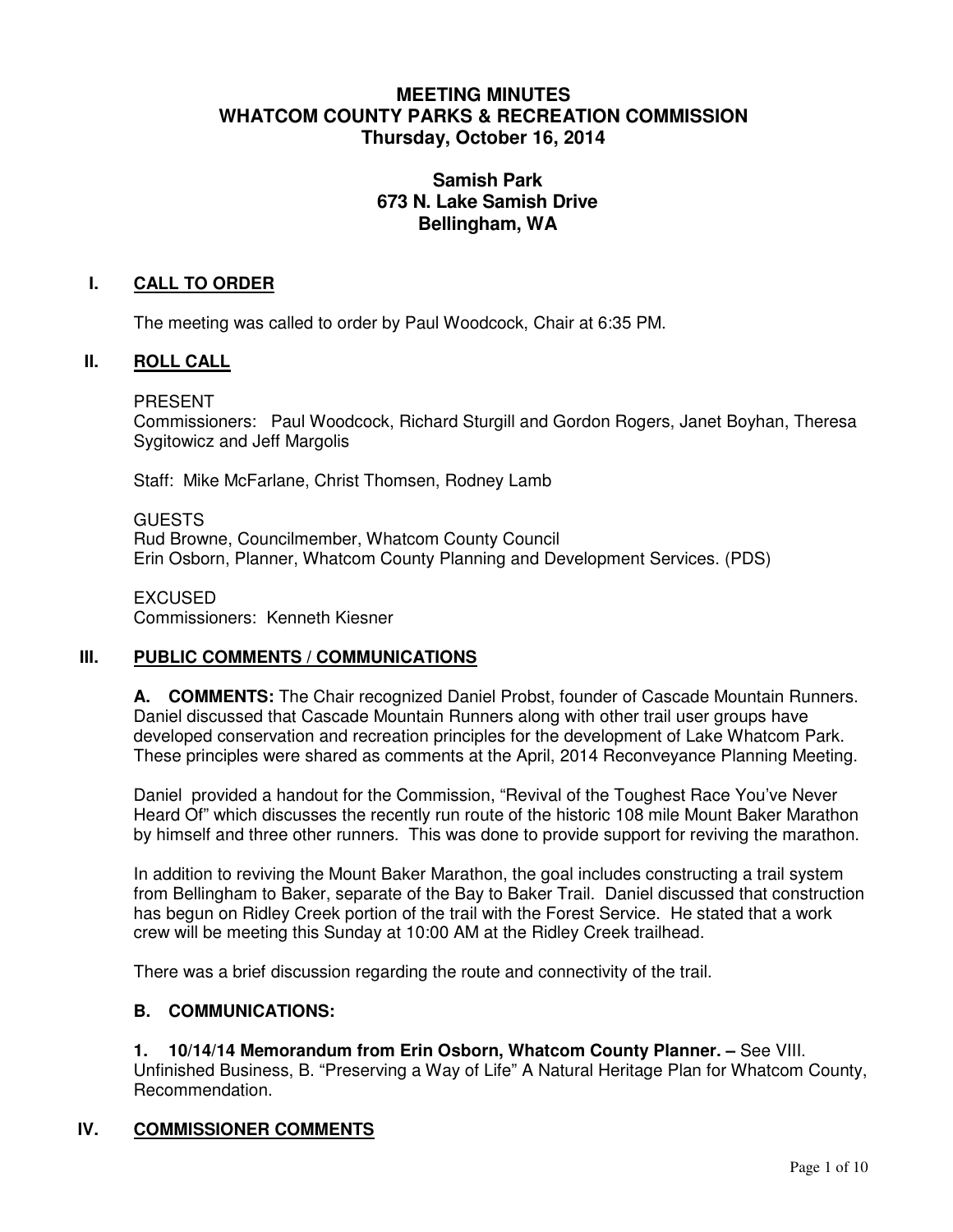Jeff Margolis commented that the Van Zandt Community Hall was recently been painted and additional landscaping completed to include rhododendrons and blueberry bushes.

Jeff also discussed that the radio station, frequency 102.5 has received its change of occupancy approval for the station to be located in the Community Hall. There will be a fundraiser on November  $1<sup>st</sup>$  for the station.

## **V. AGENDA**

## **A. OCTOBER 16, 2014 AGENDA APPROVAL**

**MOTION:** It was moved by Gordon Rogers, seconded by Richard Sturgill and passed unanimously to approve the Agenda as written.

## **VI. MINUTES**

### **A. JULY 17, 2014 MINUTES APPROVAL**

**MOTION:** It was moved by Jeff Margolis, seconded by Janet Boyhan and passed unanimously by those present at the July meeting to approve the July 17, 2014 Minutes as written.

#### **B. AUGUST 21, 2014 MINUTES APPROVAL**

**MOTION:** It was moved by Jeff Margolis, seconded by Gordon Rogers and passed unanimously by those present at the August meeting to approve the August 21, 2014 Minutes with one typo correction to page 9, Item VIII, C to change The National Heritage Plan to The Natural Heritage Plan.

#### **C. SEPTEMBER 18, 2014 MINUTES APPROVAL**

**MOTION:** It was moved by Gordon Rogers, seconded by Richard Sturgill and passed unanimously by those present at the September meeting to approve the September 18, 2014 Minutes as written.

## **VII. STAFF REPORTS**

### **A. DIRECTOR'S REPORT – MIKE MCFARLANE**

**1. Capital Improvements / Levels of Service (LOS) –** The Capital Improvement Project list and the LOS for parks and trails were presented at the September 25<sup>th</sup> Planning Commission meeting.

The Parks' request for changes in the LOS requirements for trails and activity centers was not approved. Mike discussed the alternatives that were proposed and submitted to Council by the Planning Commission and Council's reaction to the alternatives. The final result is that there were not any significant changes made to the comprehensive plan.

There will be a budget work session with the Council, next Thursday, October 23, 2014.

The Capital Improvement budget will be approved with the County budget in November.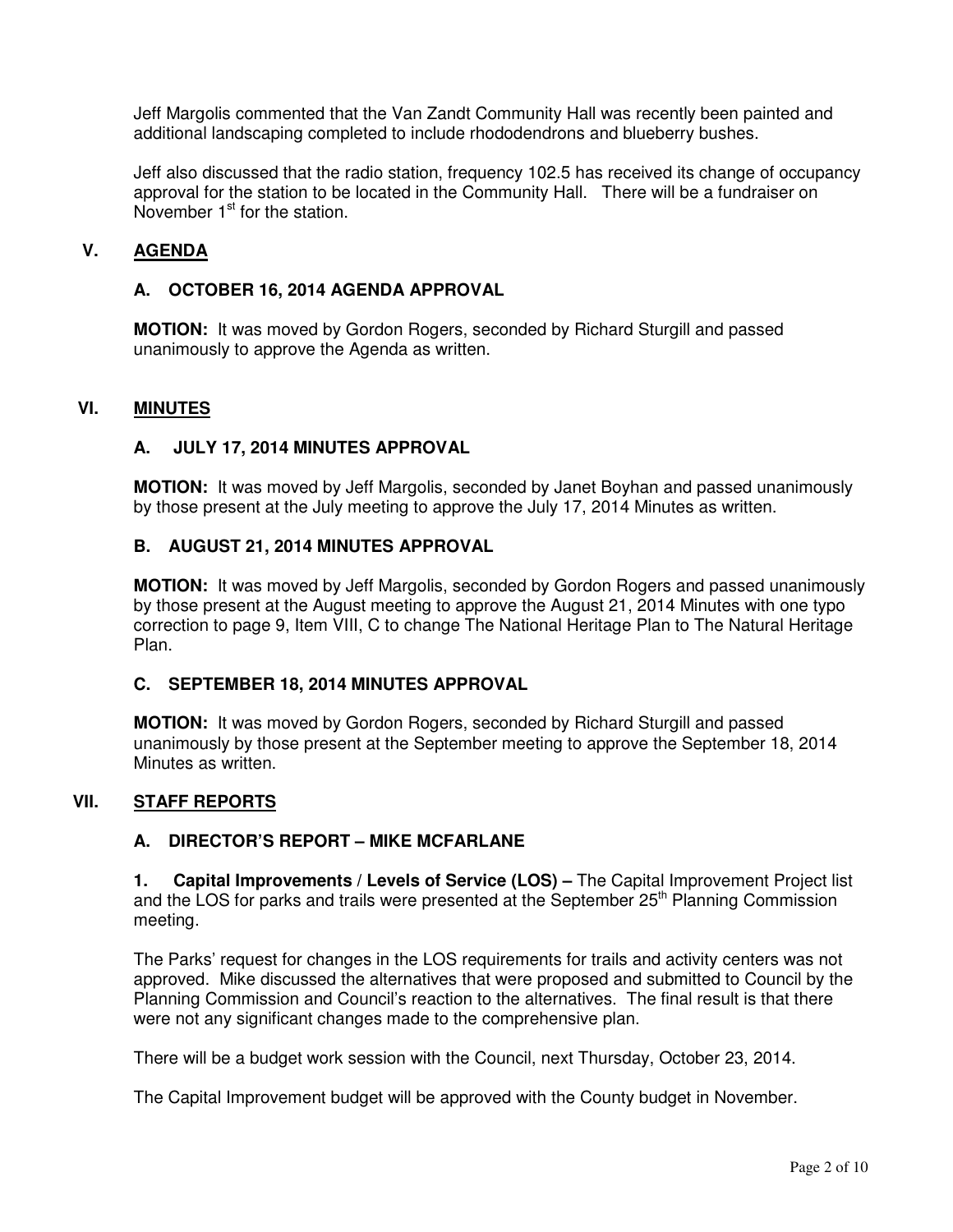**2. Councilmember Brenner's request for reduced rental rates for public school events –**  Mike discussed the request with County Executive Louws. Because there is a cost for all events held in County parks the Executive is not proposing any reduced rate at this time.

Mike discussed the costs to staff maintenance required in the parks during events of any kind.

**3. Senior Centers Proposal –** Councilmember Brenner commented on proposing to move the Senior Centers from the Parks Department to the Health Department. This was brought forward by Councilmember Brenner at the last Council work session.

The Parks' Department currently has third party contracts with providers at four of the smaller centers but the Parks' main involvement is the maintenance to the buildings. The Health Department is not in a position to provide facilities maintenance. A possible solution would be to shift the maintenance responsibilities to the County's Facility Maintenance Department.

This has been examined as a possibility some years ago in a brief conversation with the Health Department. At that time there did not seem to be a clear benefit to making the shift. Mike discussed that even though there are some relationships with the Health Department's services and the seniors the primary function of the centers is to provide activities and the majority of the social services that are provided by the Health Department would not be useful to the majority of the seniors.

There was also an issue with the Health Department providing physical space to house the program.

Mike stated that this will most likely be a topic that will come up for discussion at the budget meeting.

**4. Property Acquisition Proposals for Council Approval / October, 2014 –** Mike spoke to each of the below properties in terms of acquisition size, price, use and development plans and acquisition time-frame.

- **a.** Birch Bay Property
- **b.** Maple Falls School Site

Mike also discussed the Galbraith Mountain acquisition efforts. He stated that the acquisition will be extremely complex. There is currently no firm proposal for Council but staff is working with the property owner and other interested parties to develop one.

**5. Nooksack River Salmon Enhancement Project –** The Department has been notified that the Nooksack Tribe received a Salmon Enhancement grant to complete Phase II of the Enhancement Project. This will include the addition of woody debris on the shoreline, downstream from Hutchison Creek.

This activity is not happening on Parks' property, but because one of our land parcels extends into the river and because this is in-water work, each owner needed to provide consent to allow the work to move forward.

6. **Bonneville Power Administration (BPA) Clearing Activities and Easements -** The Department continues to work with BPA on the road upgrade proposal in the Reconveyance area.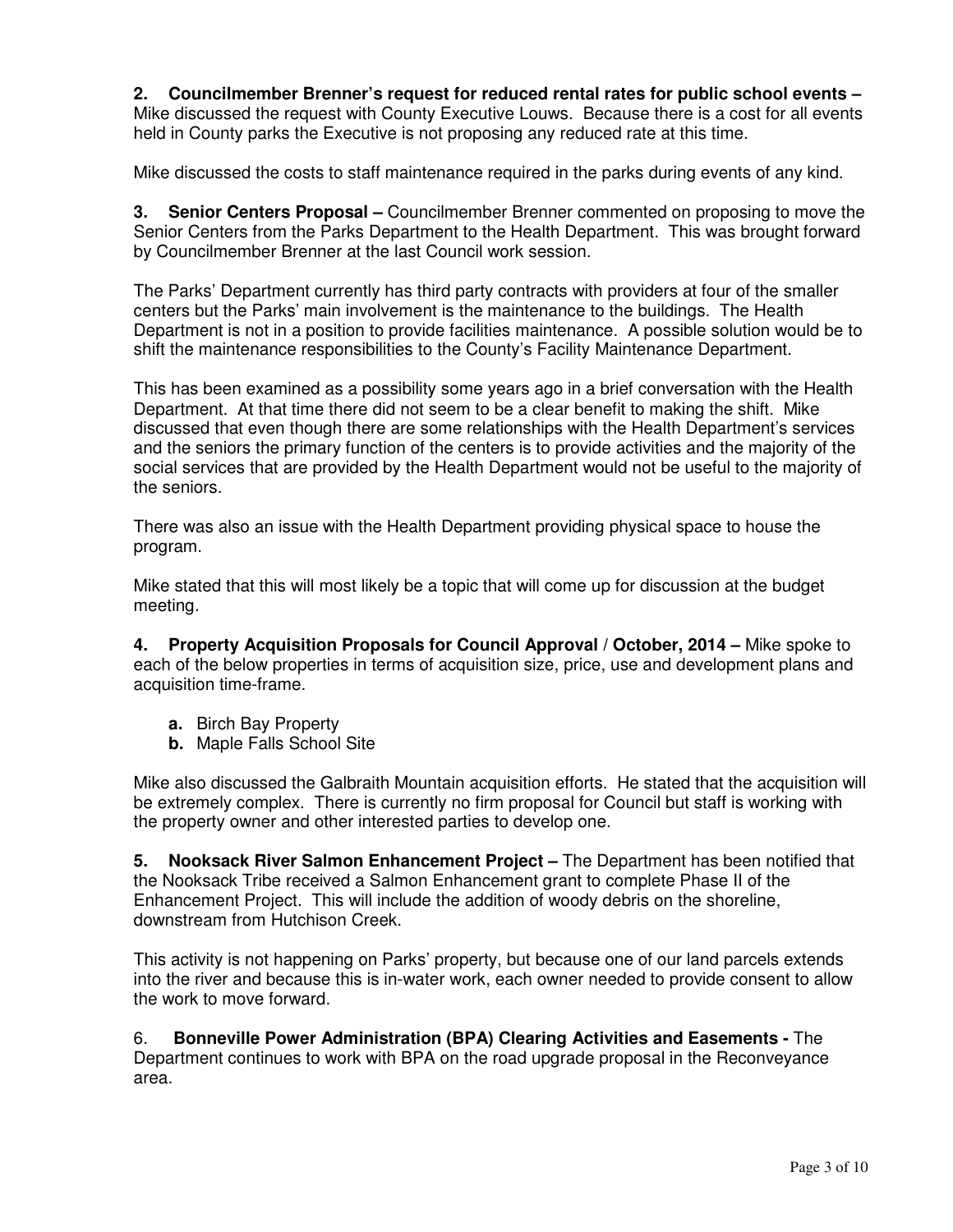BPA is in the process of developing a management plan to clear the vegetation under their power lines from the border south and improve roads. BPA is in the early stages of working with the owners on easements and updating their information.

There was some discussion on public use and restrictions of easements, the route of this particular easement and some of the issues that will affect the Reconveyance during clearing activities.

# **B. OPERATIONS REPORT – CHRIST THOMSEN**

**1. Recreation Conservation Office (RCO) FARR Grant – Christ provided the Commission** with the Firearms and Archery Range Recreation Program Application Project Summary. Staff presented the grant application in late September to the RCO with good results, currently showing WCP&R in third position for funding. In June, 2015 RCO staff presents the ranked list to their funding board for approval and funding. It is anticipated that results will be released in July, 2015.

There was some discussion regarding the possibility of re-opening the archery range and whether or not there has been any recent public demand for an archery range. Mike stated that there is the capability at the Plantation Range but not the public demand.

# **2. Staffing**

**a. Conservation and Parks Steward Position –** The Conservation & Parks Steward job announcement was shared with the Commission for review.

Internal recruitment efforts have been completed. There was one qualified candidate that decided to remove themselves from the list. There were no other candidates that met the minimum position qualifications.

The job description was released to the County website for external recruitment, will be shared at the upcoming State Trails Conference taking place this weekend and released nationally.

There was some discussion regarding the job qualification and requirements.

**b. Temporary Extra-Help Recruitment –** Interviews were held and three candidates were offered positions, accepted and will begin working next week. There is one position in the Northwest Region and two positions in maintenance. The maintenance positions will focus on projects such as improvement to areas of public contact such as refurbishing picnic tables, painting bathrooms and other high visibility areas that need sprucing up.

There was a suggestion to explore the use of the Americorp system in the parks.

There was discussion on recruitment and hiring practices and the possibility that an extrahelp position will be added in the Reconveyance area to assist with storm damage on the roads and trails.

**c. Nesset Caretaker Position –** As a result of the recent resignation of the Nesset Caretaker, the Department is recruiting a replacement for that position. Two applications have been received and one of the applications presents a qualified candidate. A final site visit will be conducted and if agreeable to all, a position will be offered.

# **3. Projects**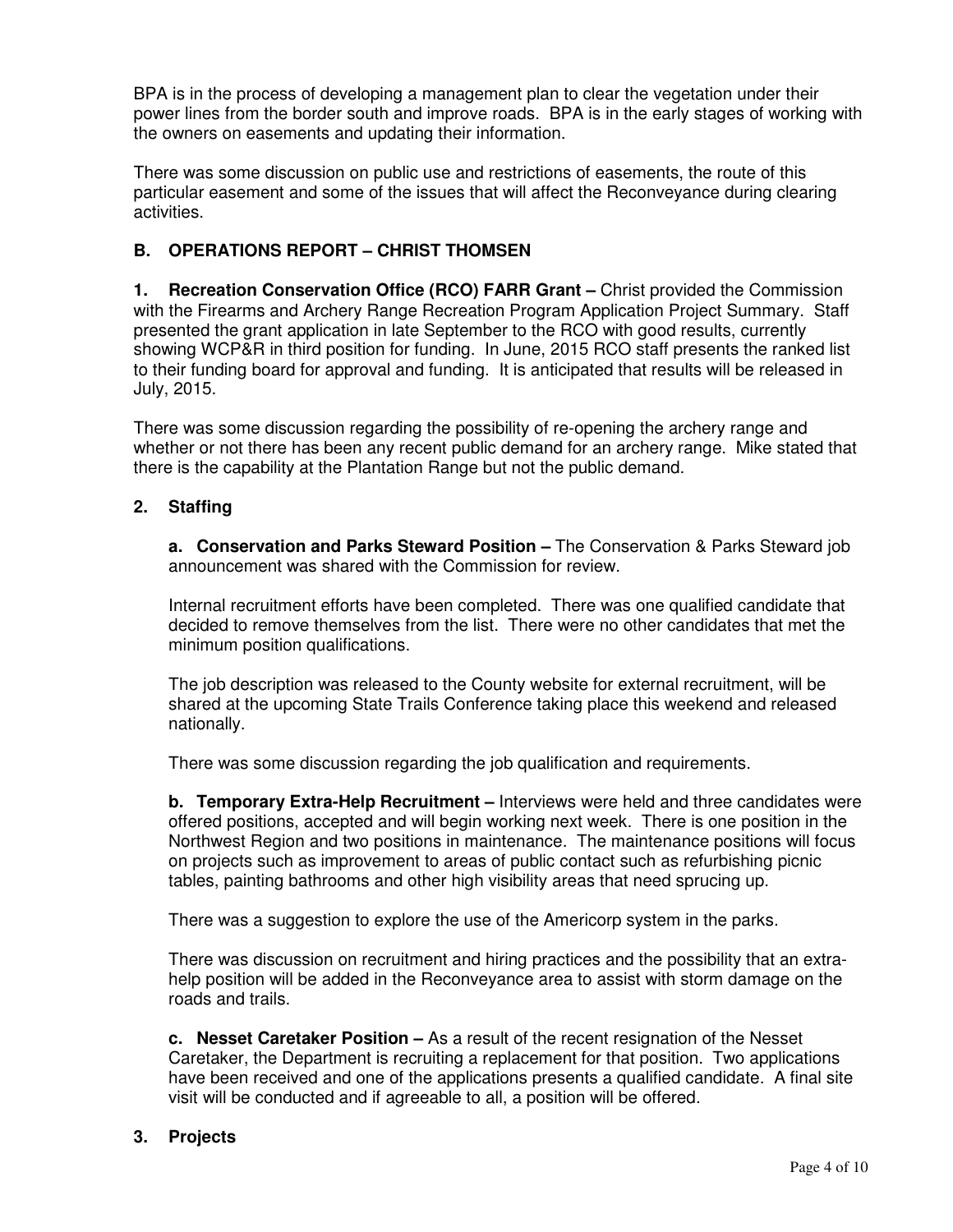**a. Hovander Walkway –** Christ discussed that Rod Lamb is the acting project manager and has completed the design work and that he is managing materials and resources to complete the project.

Excavation work has been completed and concrete work will begin tomorrow. The walkway will provide increase ADA access to the river trail.

**b. Parks Fall Clean-up / Winterization –** The maintenance staff is gearing up to winterize the trails, facilities and operating systems within the park and cleaning up leaves and woody debris after and in between storms.

**4. Revenue –** Revenue reports are favorable for meeting budget revenue projections for the year.

Residential rental properties present a challenge as the rental rates were not raised this year.

### **5. Incidents**

**a. Injuries** - There were four minor employee injuries last month, requiring only minimal onsite first aid.

**b.** Theft - This month saw an additional equipment theft. An individual or individuals stole a set of lift forks out of a truck bed at Silver Lake Park. The equipment is valued at approximately \$1,000.00. This brings the total loss to theft for the season to \$3,000.00 - \$3,500.00. The Department is making a concerted effort to secure all equipment storage areas and lock all unattended equipment inside their vehicles.

## **C. DESIGN & DEVELOPMENT REPORT – ROD LAMB**

**1. Lighthouse Dock Renovation –** On September 26th a biologist was on-site to perform the surf smelt survey. Results showed surf smelt present but reported that the area would be cleared of fish in approximately two weeks. This puts the timeframe around October  $12<sup>th</sup>$  and the in-water work window closes October 14<sup>th</sup>.

The in-water work window was dictated by the Army Corps of Engineers. Rod contacted them and they requested that we provide additional documentation from the biologist that there would not be any free foraging fish present and could therefore allow the work to be completed after the in-water work window is closed. The biologist provided the additional information which was forwarded to the Corps, who forwarded it to the National Oceanic and Atmospheric Administration (NOAA). NOAA agreed with the biologist but wanted input from the Washington Department of Fish and Wildlife (WDFW). Rod contacted WDFW who also conferred with the biologist and stated that they would provide this information to the Corps. Rod called the Corps but they had not yet received the information.

Rod stated that he is fairly confident that the in-water work window will be extended until January 31, 2015. Prior to installing the piles the biologist will be required to clear the site again. This will allow seven days from the date the site was cleared to install the piles.

Rod stated that the delay has caused additional challenges. The tides during this time of year are much different than in July. The tides are higher by between five to eight feet and will require different pieces of equipment to install the last two piles. This equipment was not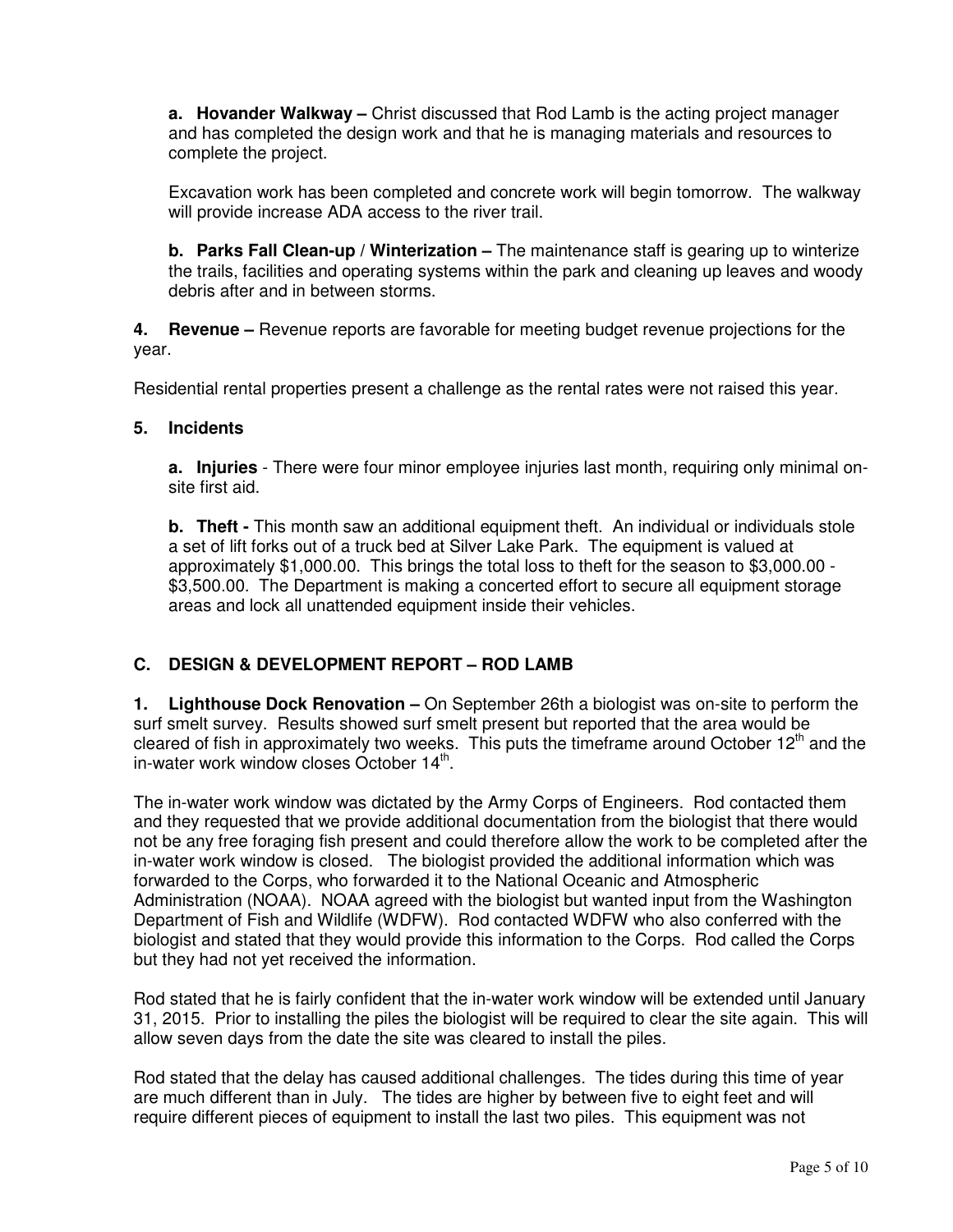anticipated by either the Department or the contractor and so it was not included in the bid documents and therefore may require a \$12,000.00 change order.

Rod discussed that the job could be done with either a crane or barge. Either option will require approximately the same amount of funds. If a barge is used the weather conditions will have an impact on when it can be used so the Department is leaning toward using a crane, considering the weather this time of the year. The challenge with a crane is the border requirements to transport the equipment into Canada. The restroom at Lily Point required equipment transport over the border and the Department was successful with the transport of the equipment required for that job. Rod is checking for any changes or additions in the border requirements.

In order to procure the additional funds Rod contacted the RCO and they have agreed provide all but a 25% match which the Department will be able to fund, for a total of \$16,000.00. Rod did not anticipate needing this full amount.

Rod will update the Commission at the November meeting.

**2. Hovander Picnic Shelter Driveway Relocation –** This project is complete. Rod discussed that now the vehicle and pedestrian accesses are completely separate.

**3. South Fork Park –** The engineer is finalizing grading, drainage and paving plans. Additional survey work was needed in some areas to finalize the design.

Rod discussed the meeting that Mike had with the Department of Natural Resources (DNR) regarding an easement over the DNR property that separates Galbraith Farm from the Overby Farm. They have agreed to grant an easement for the trail but it would have to be located off of any existing logging roads.

The Department has contracted with South Fork Construction, Co. to reflag, GPS and produce exhibits on the route and provide the information to DNR to finalize the easement. This work will begin in approximately two weeks.

Rod provided a map of the South Fork Park Proposed Trail Easement for Commission review and discussed the route. Rod explained that this map does not show the entire trail system, only the trails from Galbraith to Overby Farms.

**4. Nesset Farm Building Restoration –** The building permit has been issued. Bid documents need to be finalized and published for bid.

**5. Silver Lake Road & Electrical Improvements –** County Council approved the consultant contract with Pacific Survey and Engineering (PSE) to provide topographic surveys of approximately 80% of the park. This will be beneficial for not only this project but for future projects.

Once the survey is complete the Department will do a park assessment in terms of the condition of the water, electric and road systems. Plan improvements will be developed that will be implemented over a number of years. A cost analysis will be completed and the project will be broken up into phases to prevent unnecessary or repeated land disturbance.

Once the initial phase is identified construction on phase one will begin in 2015/2016 for inground improvements.

**6. Staffing –** Two Special Projects extra-help positions have been filled. One individual is a recent Washington State University graduate who will begin preliminary drawings for the fish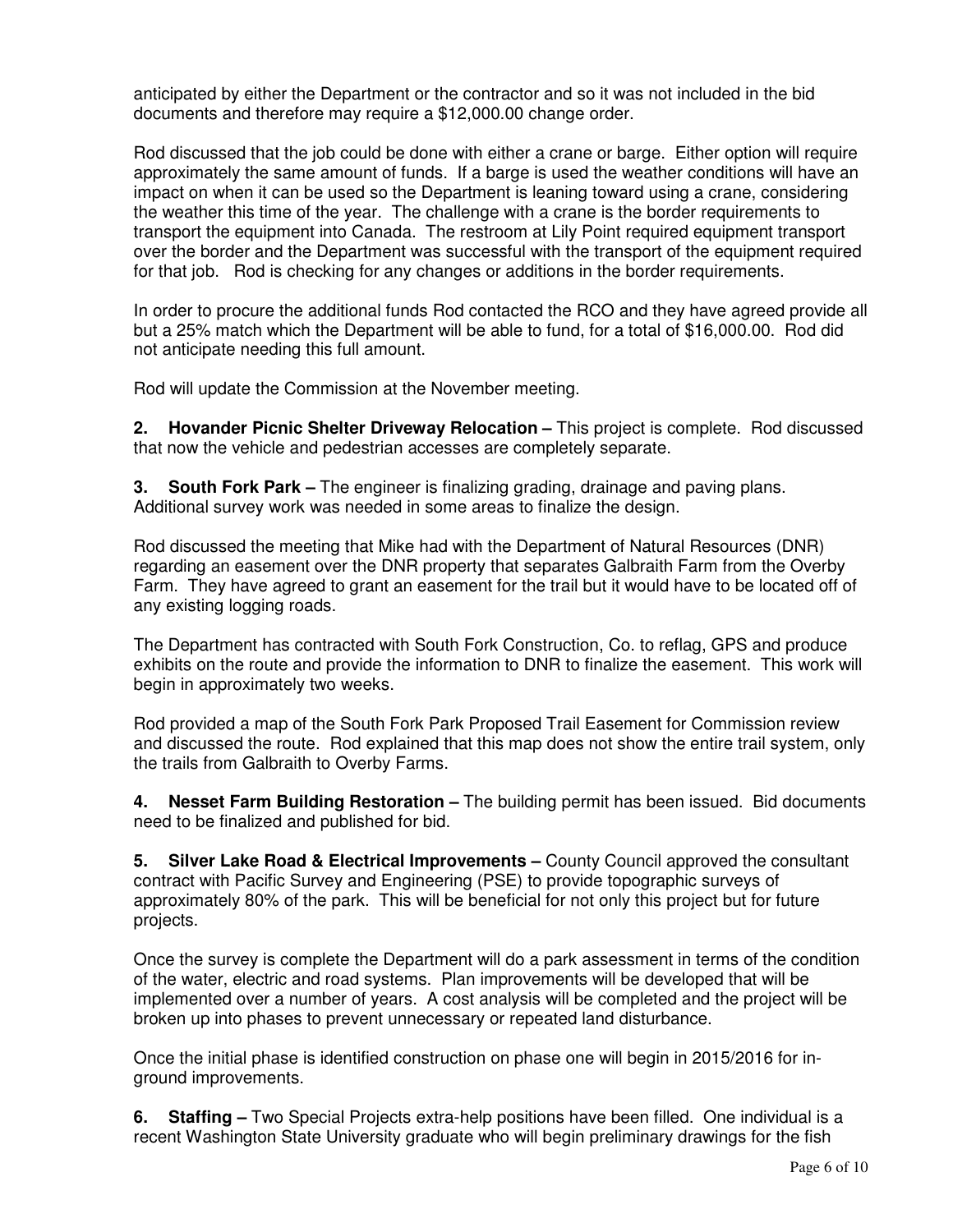butchering equipment shelter at Semiahmoo. Rod provided the preliminary drawings of the shelter for Commission review. He has also contacted the City of Blaine regarding permitting/construction requirements.

There was a brief discussion regarding the patent name "The Iron Chink" that was assigned at the time is was patented and could now be construed by some to be ethnically offensive. There were suggestions to change the Department's reference to the equipment to the name of the inventor or to contact an ethnically represented organization to obtain indemnification and make note in the exhibit descriptive language.

The second person hired has worked in the Grand Canyon, volunteered for the North Cascades and has extensive work in GIS experience and analysis, particularly with land management and parks.

**7. Reconveyance Planning –** The new Special Projects employees with be key in moving forward on the Reconveyance planning efforts and catching up on stalled work created by the resignation of the preview Special Projects employee.

## **VIII. UNFINISHED BUSINESS**

**A. "Preserving a Way of Life" A Natural Heritage Plan for Whatcom County –** Paul discussed that because of the objections regarding the decision that was made at the July, 2014 meeting it was decided at the September, 2014 meeting to place the item on the October, 2014 agenda for discussion.

Paul discussed that under Sturgis Rules of Order the July, 2014 motion is valid because even though there was one abstention, an abstention is considered a vote and therefore quorum was met, but because it was a vote in minority of the commission it was the consensus of those present at the September meeting to revisit the issue.

Paul reviewed the task assigned to the Commission by PDS to provide input or Formal Recommendations from the Parks and Recreation Commission regarding whether or not the Heritage Plan should be included in the Whatcom County Comprehensive Plan (WCCP).

Paul asked if Gordon would like to speak to his objections. Gordon asked if Erin could speak to the extent to which the Heritage Plan is currently a part of or not a part of the Comprehensive Plan and to clarify the request from PDS.

Erin provided a Memorandum to the WCP&R Commission outlining the PDS Request, the Background and Purpose of the request, Recent Activity, Next Steps for the WCCP and General Discussion Topics for Commission and County Parks. Also provided was the PDS revision of Chapter 9 – Recreation, for Commission review.

She discussed that her questions are, what role the Heritage Plan serves to the WCCP, how should it be referenced and if it is still relevant as a guiding document. She suggested that if it is relevant then a section could be reserved for narrative text and a general description to summarize the important goals and values listed in the plan.

The chair recognized Theresa Sygitowicz. She stated that she feels the document is outdated and irrelevant to today's needs, that the pertinent information in the document has been applied, that it should be treated as any historical document and should not be incorporated into the WCCP.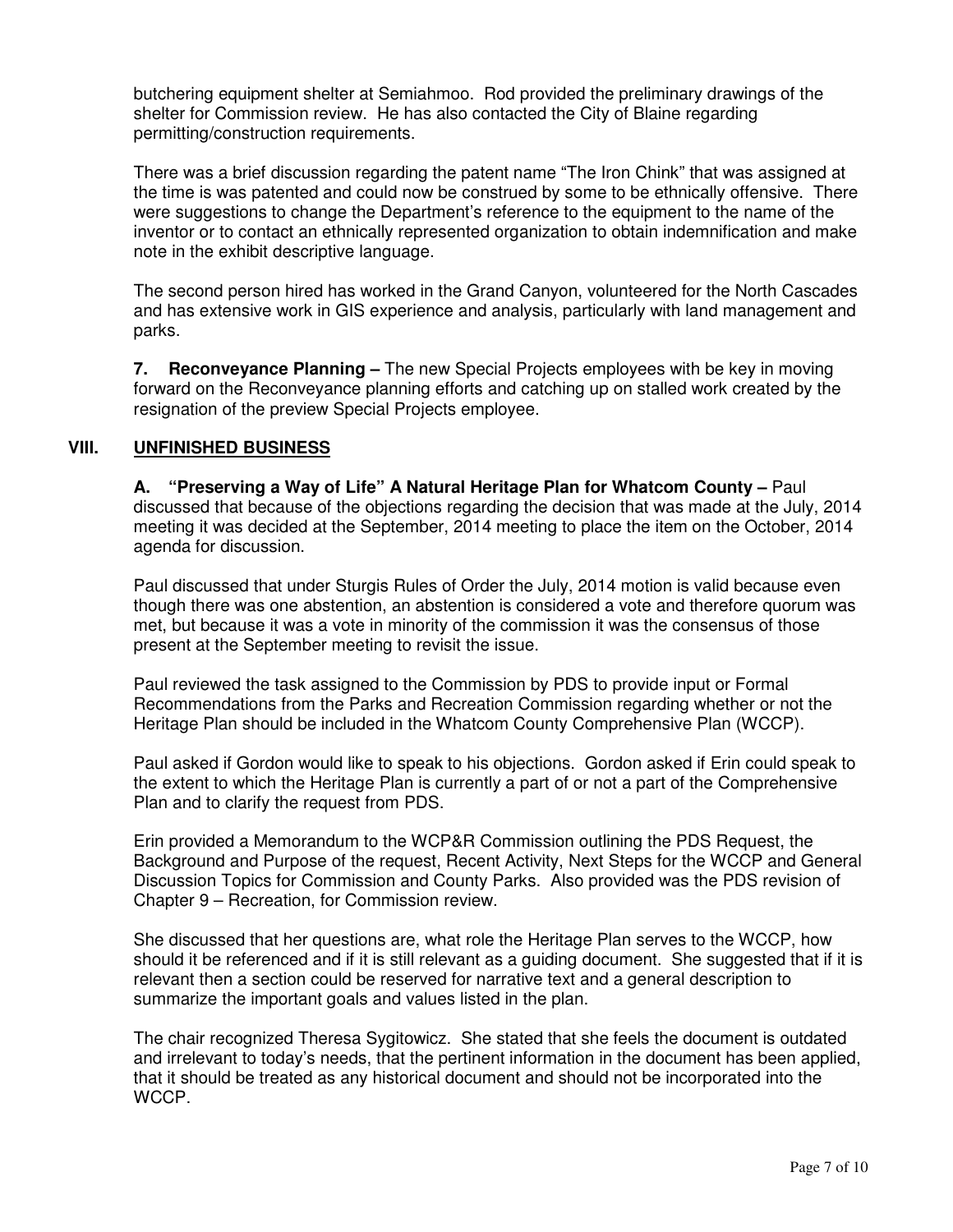The Chair recognized Jeff Margolis. He stated that the document does need some updating but was written by knowledgeable people, is relevant as a guiding document and provides a groundwork that should be preserved. He stated that the document has much to offer and the point can be made that it supports and informs without being a binding directive.

The Chair recognized Gordon Rogers. He agreed that the work is to be respected and was timely when it was written. His concern is that there were County Council and County Executive requests where never accomplished. Council requested that language regarding how to raise and organize funds to support the tenants was to be removed from the document and the County Executive issued a directive to assign a reviewer to assess the document for current appropriateness and provide periodic reviews for the same. Neither of these tasks has been completed.

Gordon stated that this document has had its time and even though it is fundamentally contributory to current needs, it is because many of the thoughts and ideas have been achieved or are part of the other plans that have been adopted.

Gordon suggested that if the document remains part of the WCCP it should be included as a background document and a source of information, as opposed to a reference document that could have more legal standing. A background document could be listed in an appendixes or a designated page and / or called out as appropriate in each chapter.

The Chair recognized Erin. She provided the Commission with the background of her assignment. That the goal for the next few years is to review the WCCP for outdated portions and flag those to be reformulated or deleted.

In Chapter 9 – Recreation her question to the WCP&R Commission is whether or not the Heritage Plan, the Nooksack General Plan and the Bicycle Plan should be incorporated by reference or deleted from the WCCP.

She discussed the background of the plans and read the new proposed language for the WCCP regarding these plans. The new language recognizes that these Plans are referenced in the Comprehensive Park and Recreation Open Space Plan (CPROS), all as background documents.

She stated that PDS is requesting a formal recommendation from the WCP&R Commission how or if the Plans should be included in the WCCP.

Paul asked if there was any additional discussion.

Jeff stated that he would like to make sure that the Heritage Plan is referenced in the WCCP and get a coherent and firm vote on this matter. He stated that he is willing to make a compromise as long as the document remains as part of the body of WCCP for future generation's availability.

Erin suggested that the document should be reviewed by the WCP&R Commission to determine what goals have been adopted into the WCCP. This may be one way of preserving the document.

There was additional discussion regarding the goals and thoughts in the document and that if the document was referenced as background information it would not get lost to future generations.

**MOTION:** It was moved by Gordon Rogers and seconded by Theresa Sygitowicz and passed unanimously that the vote taken on the July 17, 2014 motion to "recommend retaining the document "Preserving A Way of Life": A Natural Heritage Plan for Whatcom County as part of the County's Comprehensive Plan." is declared null and void.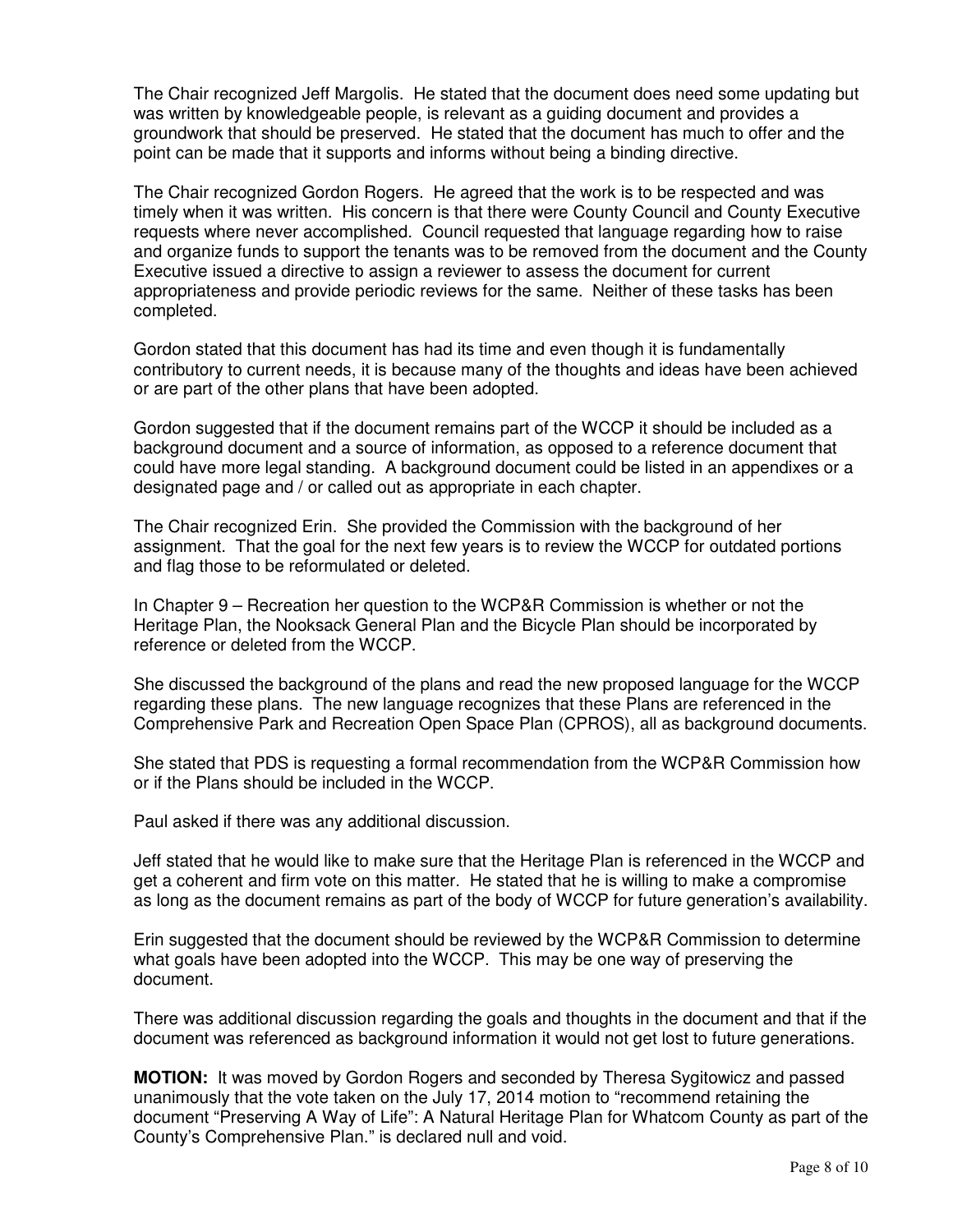Erin discussed that her memo to the WCP&R Commission requested that the Commission provide input or a formal recommendation regarding Chapter 9. To review and comment on the preliminary draft edit to Chapter 9 as well as input on the references to the Heritage, Nooksack and Bicycle plans as soon as possible.

**MOTION:** It was moved by Gordon Rogers and seconded by Theresa Sygitowicz and passed unanimously that all other issues for the November Agenda are held in abeyance in order to focus the entire meeting on a response to the PDS request.

Paul asked if this meets with Mike's agenda for the Commission. Mike stated that November is the budget meeting. The budget comes out tomorrow and will be available on-line, the work session will be next week and Mike stated he can provide the Commission with an update which could alleviate the need for much discussion.

The Commission thanked Erin for her time and the efforts that she afforded the WCCP-Chapter 9.

**B. Trails Discussion – County Councilmember Rud Browne –** Councilmember Browne spoke to the funding challenges for parks and trails and the possibility of employing supplemental funding methods through partnerships with private enterprise. He discussed how it would create an economic base that would tie the trails system into the local economy, reinforcing the value of the community and support for maintaining the parks and trails.

Councilmember Browne stated that he is very supportive of Whatcom County Parks and Trails. He also thanked the Commission for all the work that they do in support of the parks and trails and wanted to plant the seed of alternative funding to be considered during their parks and trails planning process.

There was discussion regarding how and where the revenue would be applied, whether to the general fund or to the Parks' budget. Councilmember Browne asked Mike to speak to this.

Mike stated that the City of Bellingham has successfully applied this alternative method for revenue at the Taylor dock location in Boulevard Park with Woods Coffee. If the Department supplied the location for the private enterprise to set up business it would be through an agreement whereby many options could be worked out. These could include rental income for the park or a facility maintenance agreement to maintain and/or make improvement to the building.

## **IX. NEW BUSINESS**

**A.** There was no New Business for discussion

## **X. ANNOUNCEMENTS**

**A. MOUNT BAKER FFA –** Theresa announced that the Mt. Baker FFA is hosting a benefit fundraiser at the Log Show on November  $15<sup>th</sup>$ . Theresa encouraged showing support by attending.

Theresa also noted that the Mt. Baker FFA has a national winner in the flora and fauna group and asked that the Department consider the possibility that they may be able to take advantage of their expertise in some way.